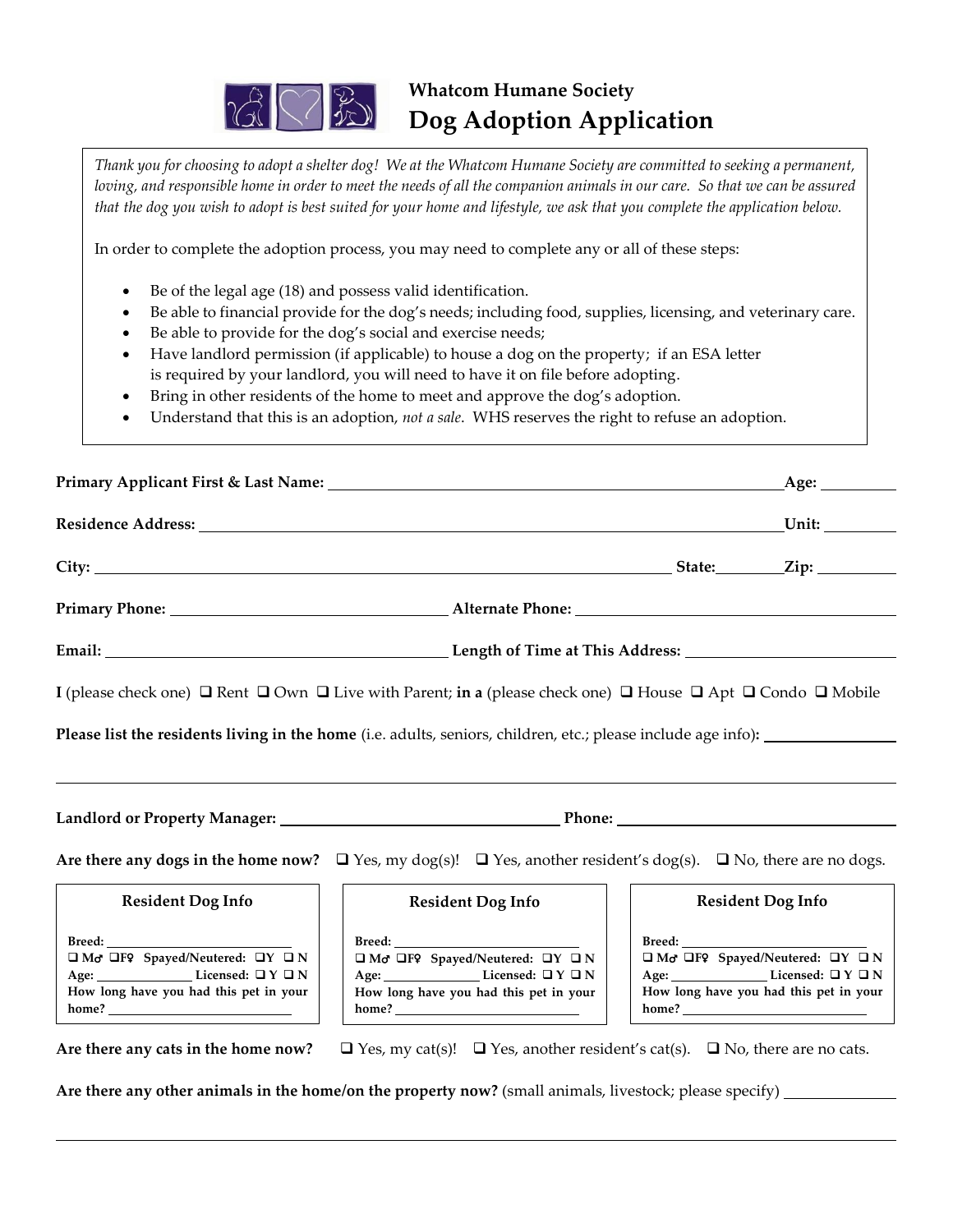| Why are you interested in adopting a dog? (i.e. companionship, active buddy, family pet, etc.) _                                                                                                                               |                                        |                                 |                        |  |  |  |
|--------------------------------------------------------------------------------------------------------------------------------------------------------------------------------------------------------------------------------|----------------------------------------|---------------------------------|------------------------|--|--|--|
| What kind of dog did you have in mind? (i.e. size, breed, sex, energy level, etc.) _________________                                                                                                                           |                                        |                                 |                        |  |  |  |
| Are there any traits you are specifically seeking in a dog? (energy level, kid friendly, dog parks & brewery visits, etc.)                                                                                                     |                                        |                                 |                        |  |  |  |
| Are there any behaviors you are worried about being too challenging? (bite history, chewing, resource guarding,                                                                                                                |                                        |                                 |                        |  |  |  |
| barking, medical concerns, special needs, etc.) http://www.com/solonguageness.com/solonguageness.com/solonguageness.com/solonguageness.com/solonguageness.com/solonguageness.com/solonguageness.com/solonguageness.com/solongu |                                        |                                 |                        |  |  |  |
|                                                                                                                                                                                                                                |                                        |                                 |                        |  |  |  |
| How many hours, on average, would the dog be alone? ___________ Do you have access to a fenced yard? $\Box$ Yes $\Box$ No                                                                                                      |                                        |                                 |                        |  |  |  |
| Where would an adopted dog stay when no one is home?                                                                                                                                                                           |                                        |                                 |                        |  |  |  |
| How important is it that an adoptable dog                                                                                                                                                                                      |                                        |                                 |                        |  |  |  |
| be affectionate?                                                                                                                                                                                                               | $\Box$ Very Important                  | $\Box$ Neutral                  | <b>ON</b> ot Important |  |  |  |
| interact with houseguests?                                                                                                                                                                                                     | $\Box$ Very Important                  | $\Box$ Neutral                  | Not Important          |  |  |  |
| get along well with children?                                                                                                                                                                                                  | $\Box$ Very Important                  | $\hfill\blacksquare$<br>Neutral | □Not Important         |  |  |  |
| get along well with other dogs?                                                                                                                                                                                                | $\Box$ Very Important                  | $\hfill\blacksquare$<br>Neutral | Not Important          |  |  |  |
| be housebroken/potty-trained?                                                                                                                                                                                                  | $\Box$ Very Important                  | $\Box$ Neutral                  | □Not Important         |  |  |  |
| tolerate small animals?                                                                                                                                                                                                        | $\hfill\blacksquare$<br>Very Important | $\Box$ Neutral                  | □Not Important         |  |  |  |
| interact with livestock?                                                                                                                                                                                                       | $\Box$ Very Important                  | $\Box$ Neutral                  | □Not Important         |  |  |  |
| be active?                                                                                                                                                                                                                     | $\Box$ Very Important                  | $\Box$ Neutral                  | $\Box$ Not Important   |  |  |  |
| be appropriate for visits to the dog park?                                                                                                                                                                                     | $\Box$ Very Important                  | $\Box$ Neutral                  | <b>□</b> Not Important |  |  |  |

| be a couch potato?                                                                 | $\Box$ Very Important $\Box$ Neutral $\Box$ Not Important |                      |                |
|------------------------------------------------------------------------------------|-----------------------------------------------------------|----------------------|----------------|
| Would you be able to commit to positive, reward-based training for an adopted dog? |                                                           | $\Box$ Yes $\Box$ No | $\Box$ Unsure? |

… be a good home guardian? ❑ Very Important ❑ Neutral❑Not Important … be a training superstar? ❑ Very Important ❑ Neutral❑Not Important

**Is there anything else you'd like to tell us about what you're looking for in a dog?**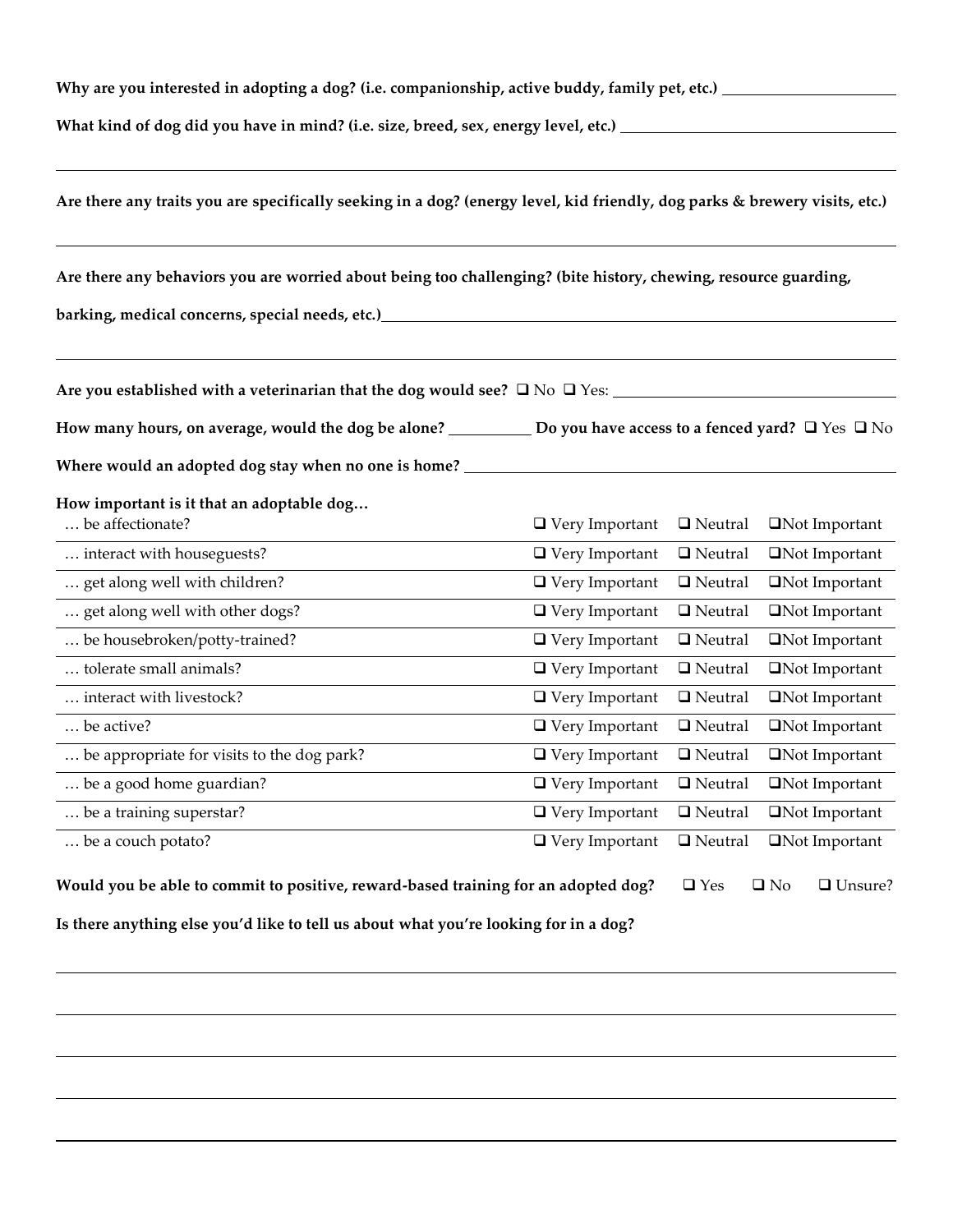**Is there anything in your history with dogs that we should be aware of? (breed experience, training, etc.)**

**Would you like to add anything else about your home or family that you think we should consider?**

## **Please read and sign below:**

- As part of the commitment to having each adoption be a success, I understand that the Whatcom Humane Society may contact me for adoption follow-ups if I adopt a pet.
- I hereby release, to the Whatcom Humane Society, all veterinary records pertaining to any/all animals I have had or currently have. Name of Veterinary Clinic/Hospital:
- I certify that all the information provided in this application is true to the best of my knowledge, and I understand that false information may void this application. I also understand that failure to comply with future requirements, such as mandatory obedience training or failing to provide a follow-up veterinary exam could result in my inability to adopt other animals from the Whatcom Humane Society.